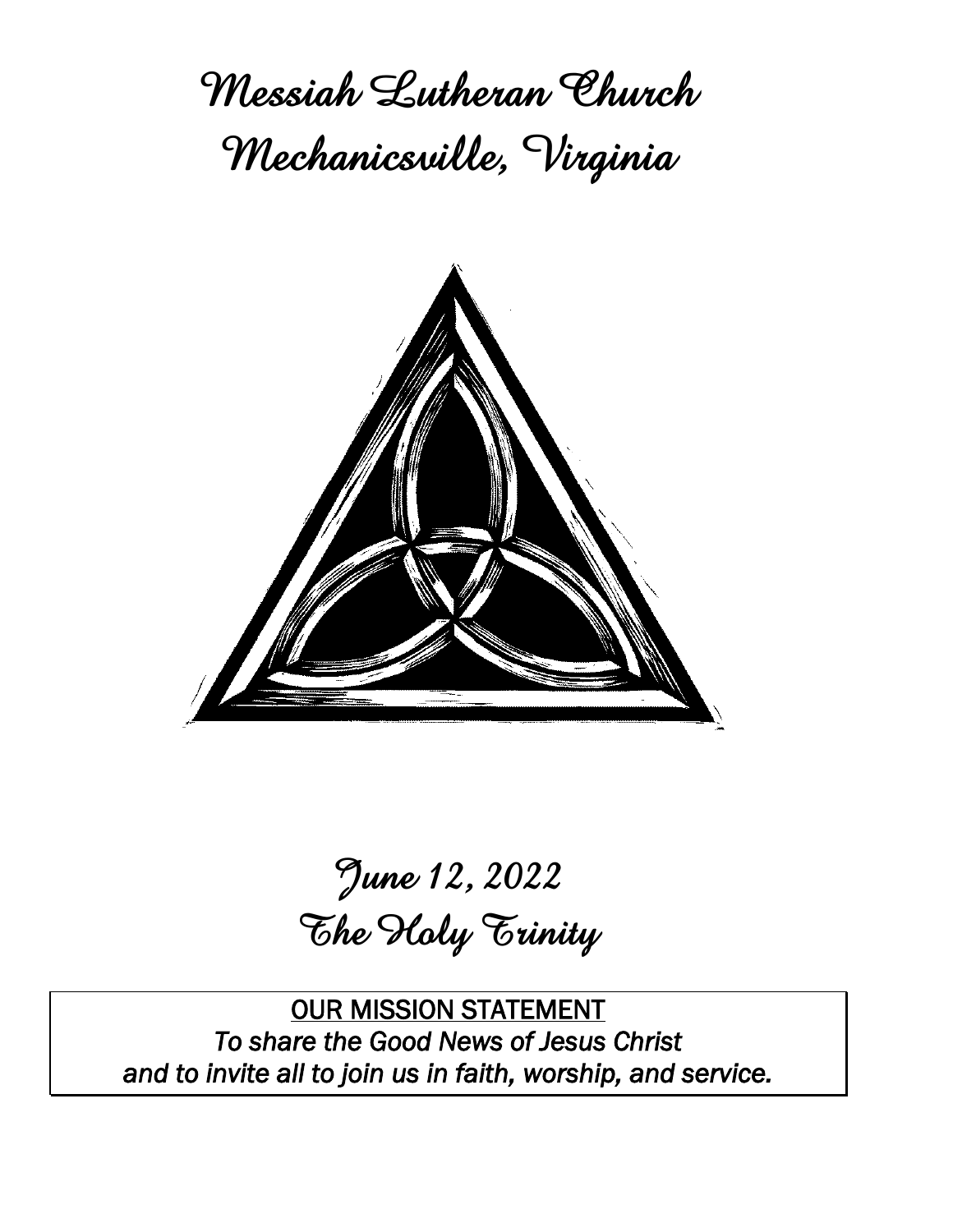The service will be livestreamed at 10:45 am on Messiah's FB page, and that video will be available later on the church website and YouTube. Facebook link:<https://www.facebook.com/MessiahMech/>

# **MESSIAH LUTHERAN CHURCH**

8154 Atlee Road, Mechanicsville, VA 23111 Pastor: The Rev. Ryan Radtke

Church: (804) 746-7134; Email: MessiahMech@gmail.com; Website: [MessiahMech.c](http://www.mlcas.org/)om

Holy Trinity Sunday June 12, 2022

#### **WELCOME AND ANNOUNCEMENTS**

*Welcome visitors! May the Spirit of Christ fill your heart as we worship today. You are invited to make Messiah your church home.*

### **\*CONFESSION AND FORGIVENESS**

P: Blessed be the holy Trinity,  $\pm$  one God, whose steadfast love endures forever.

#### **C:** *Amen*

P: Let us confess our sin in the presence of God and of one another.

- P: Merciful God,
- **C:** *we confess that we have not followed your path but have chosen our own way. Instead of putting others before ourselves, we long to take the best seats at the table. When met by those in need, we have too often passed by on the other side. Set us again on the path of life. Save us from ourselves and free us to love our neighbors. Amen***.**
- P: Hear the good news! God does not deal with us according to our sins but delights in granting pardon and mercy. In the name of  $\pm$  Jesus Christ, your sins are forgiven. You are free to love as God loves.
- **C: Amen.**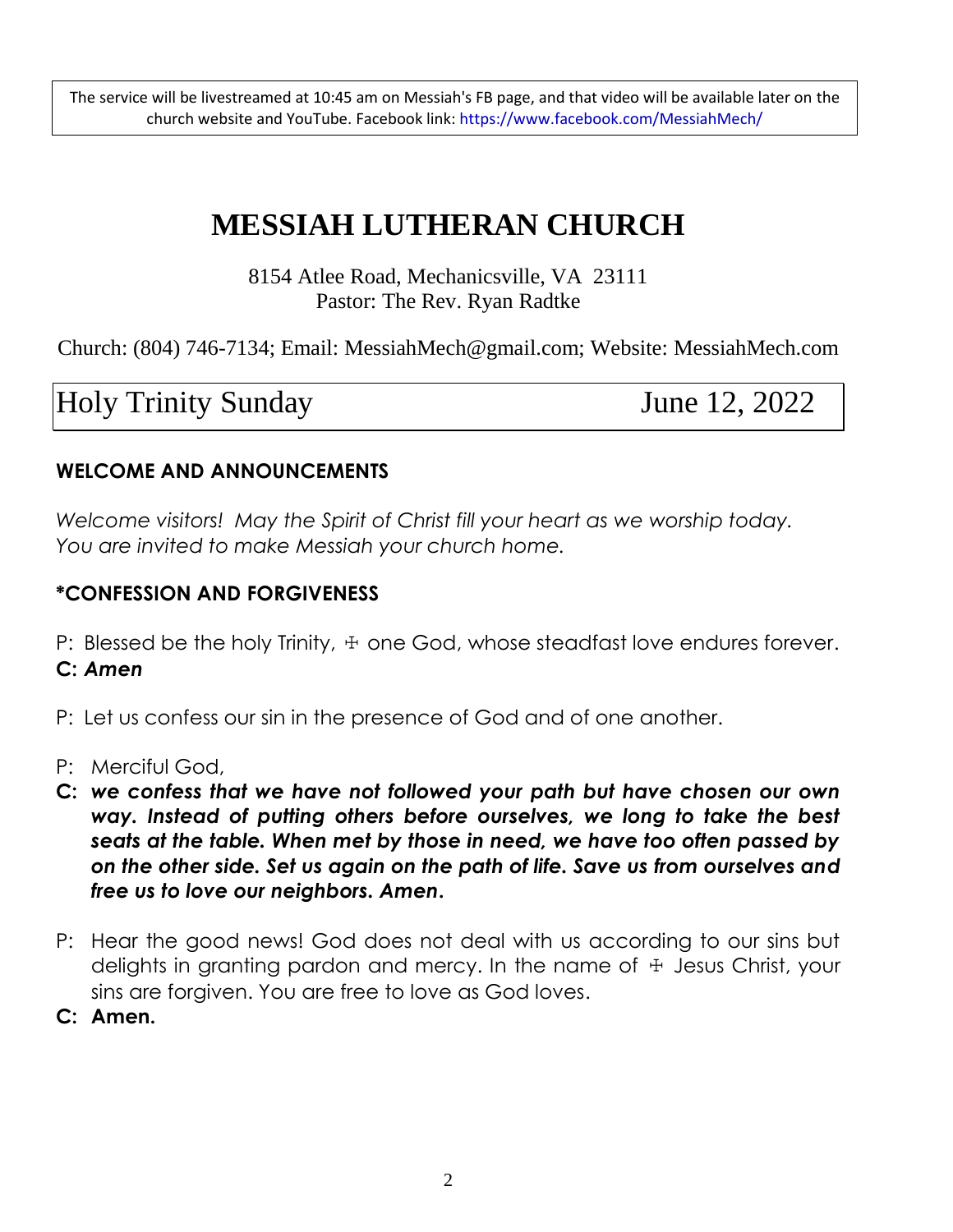**GATHERING SONG (ELW 408)**



Text: source unknown, c. 1757, alt.<br>Music: ITALIAN HYMN, Felice de Giardini, 1716–1796

#### **THE GREETING**

- P: The grace of our Lord Jesus Christ, the love of God, and the communion of the Holy Spirit be with you all.
- **C:** *And also with you.*

#### **PRAYER OF THE DAY**

- P: Let us pray:
- **C:** *Almighty Creator and ever-living God: we worship your glory, eternal Threein-One, and we praise your power, majestic One-in-Three. Keep us steadfast in this faith, defend us in all adversity, and bring us at last into your presence, where you live in endless joy and love, Father, Son, and Holy Spirit, one God, now and forever. Amen.*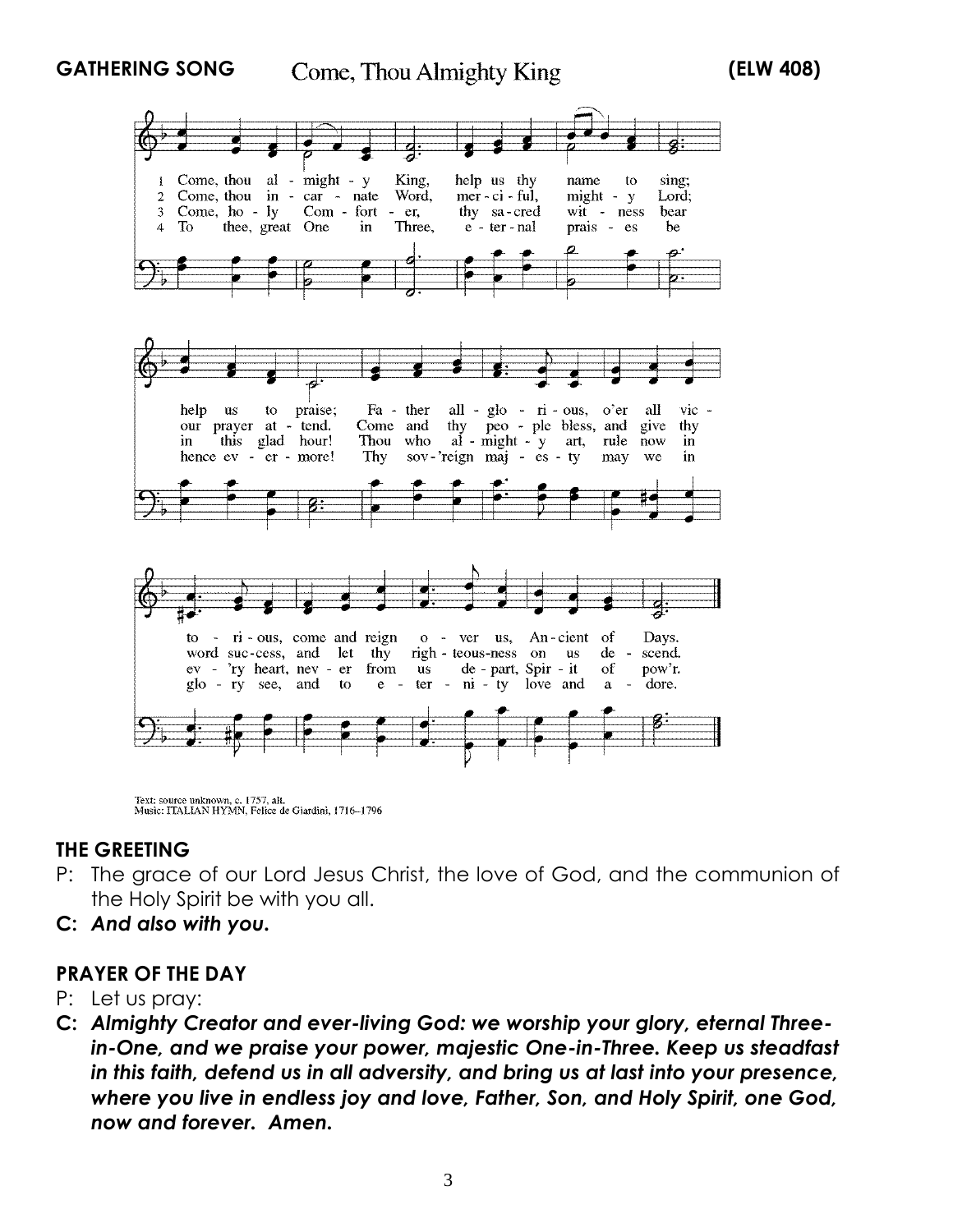# **FIRST LESSON Proverbs 8:1-4, 22-31 Lector**

A reading from Proverbs.

*In the Bible, wisdom is portrayed in terms sometimes human and sometimes divine. Often, wisdom is personified as feminine. In this passage, Woman Wisdom is depicted not only as the first creation of God, but also as God's helper, rejoicing in God's creation, especially in human beings.*

<sup>1</sup>Does not wisdom call, and does not understanding raise her voice? <sup>2</sup>On the heights, beside the way, at the crossroads she takes her stand; <sup>3</sup>beside the gates in front of the town, at the entrance of the portals she cries out: <sup>4</sup>"To you, O people, I call, and my cry is to all that live.  $22$ The LORD created me at the beginning of his work, the first of his acts of long ago. <sup>23</sup>Ages ago I was set up, at the first, before the beginning of the earth. <sup>24</sup>When there were no depths I was brought forth, when there were no springs abounding with water. <sup>25</sup>Before the mountains had been shaped, before the hills, I was brought forth— 26when he had not yet made earth and fields, or the world's first bits of soil.  $27$ When he established the heavens, I was there, when he drew a circle on the face of the deep,  $28$ when he made firm the skies above, when he established the fountains of the deep.  $29$  when he assigned to the sea its limit, so that the waters might not transgress his command, when he marked out the foundations of the earth, <sup>30</sup>then I was beside him, like a master worker; and I was daily his delight, rejoicing before him always, 3<sup>1</sup> rejoicing in his inhabited world and delighting in the human race."

- L: The word of the Lord.
- **C:** *Thanks be to God.*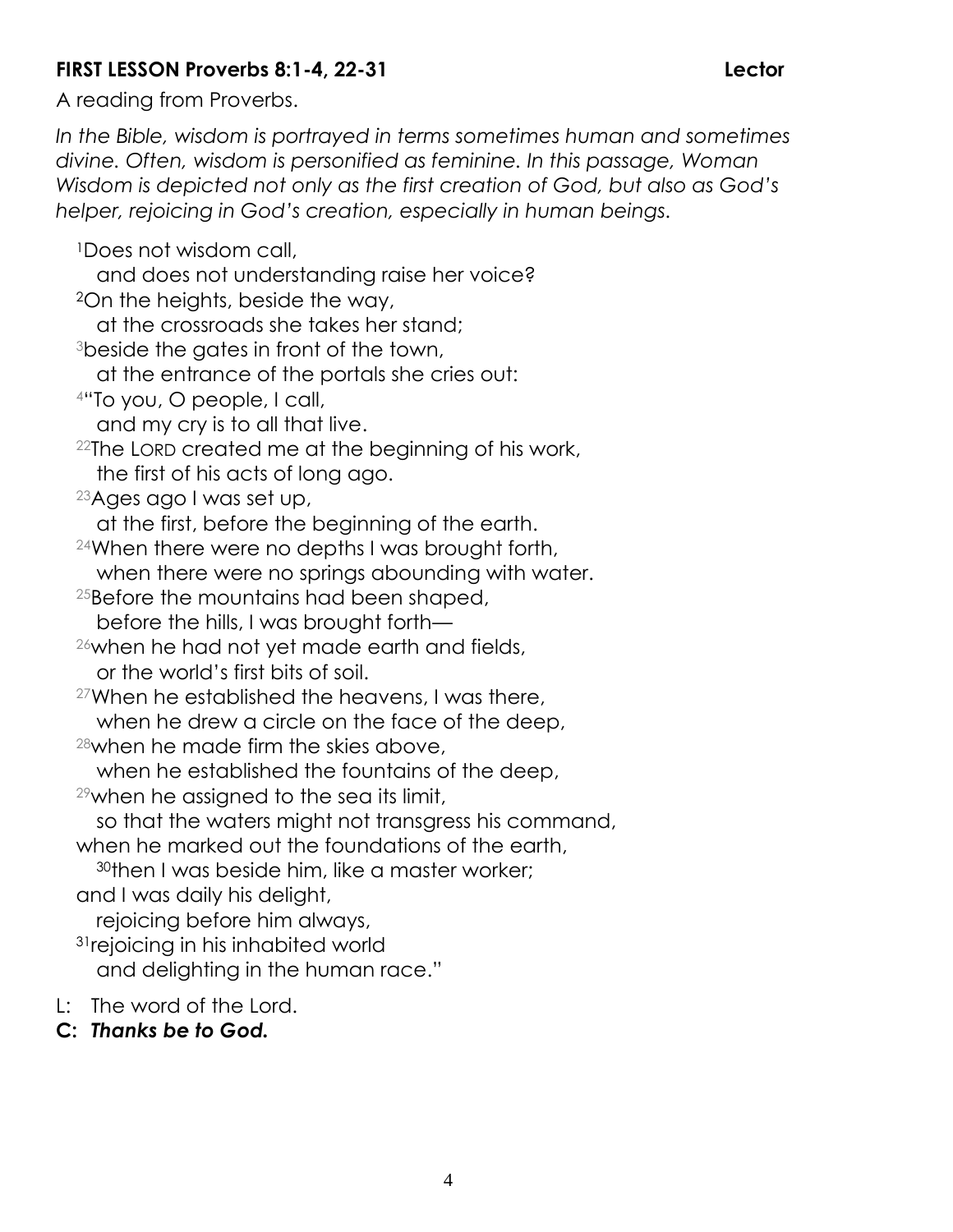# **PSALM: Psalm 8 Lector**

<sup>1</sup>O LORD our Lord,

how majestic is your name in all the earth!—

<sup>2</sup>**you whose glory is chanted above the heavens out of the mouths of infants and children;**

# **you have set up a fortress against your enemies, to silence the foe and avenger.**

<sup>3</sup>When I consider your heavens, the work of your fingers, the moon and the stars you have set in their courses, <sup>4</sup>**what are mere mortals that you should be mindful of them, human beings that you should care for them?** <sup>5</sup>Yet you have made them little less than divine; with glory and honor you crown them. <sup>6</sup>**You have made them rule over the works of your hands; you have put all things under their feet:** <sup>7</sup>all flocks and cattle,

even the wild beasts of the field,

<sup>8</sup>**the birds of the air, the fish of the sea,**

# **and whatever passes along the paths of the sea.**

<sup>9</sup>O LORD our Lord,

how majestic is your name in all the earth!

# **SECOND LESSON: Romans 5:1-5 Lector**

A reading from Romans.

*Paul describes the life of faith with reference to God, Jesus, and the Holy Spirit. Even now, we have peace with God through Jesus, and our hope for the future is grounded in the love of God that we experience through Christ's Holy Spirit.*

<sup>1</sup>Therefore, since we are justified by faith, we have peace with God through our Lord Jesus Christ, 2through whom we have obtained access to this grace in which we stand; and we boast in our hope of sharing the glory of God. 3And not only that, but we also boast in our sufferings, knowing that suffering produces endurance, 4and endurance produces character, and character produces hope, 5and hope does not disappoint us, because God's love has been poured into our hearts through the Holy Spirit that has been given to us.

- L: The word of the Lord.
- **C:** *Thanks be to God.*

# **GOSPEL: John 16:12-15**

- P: The Holy Gospel according to John.
- **C:** *Glory to you, O Lord.*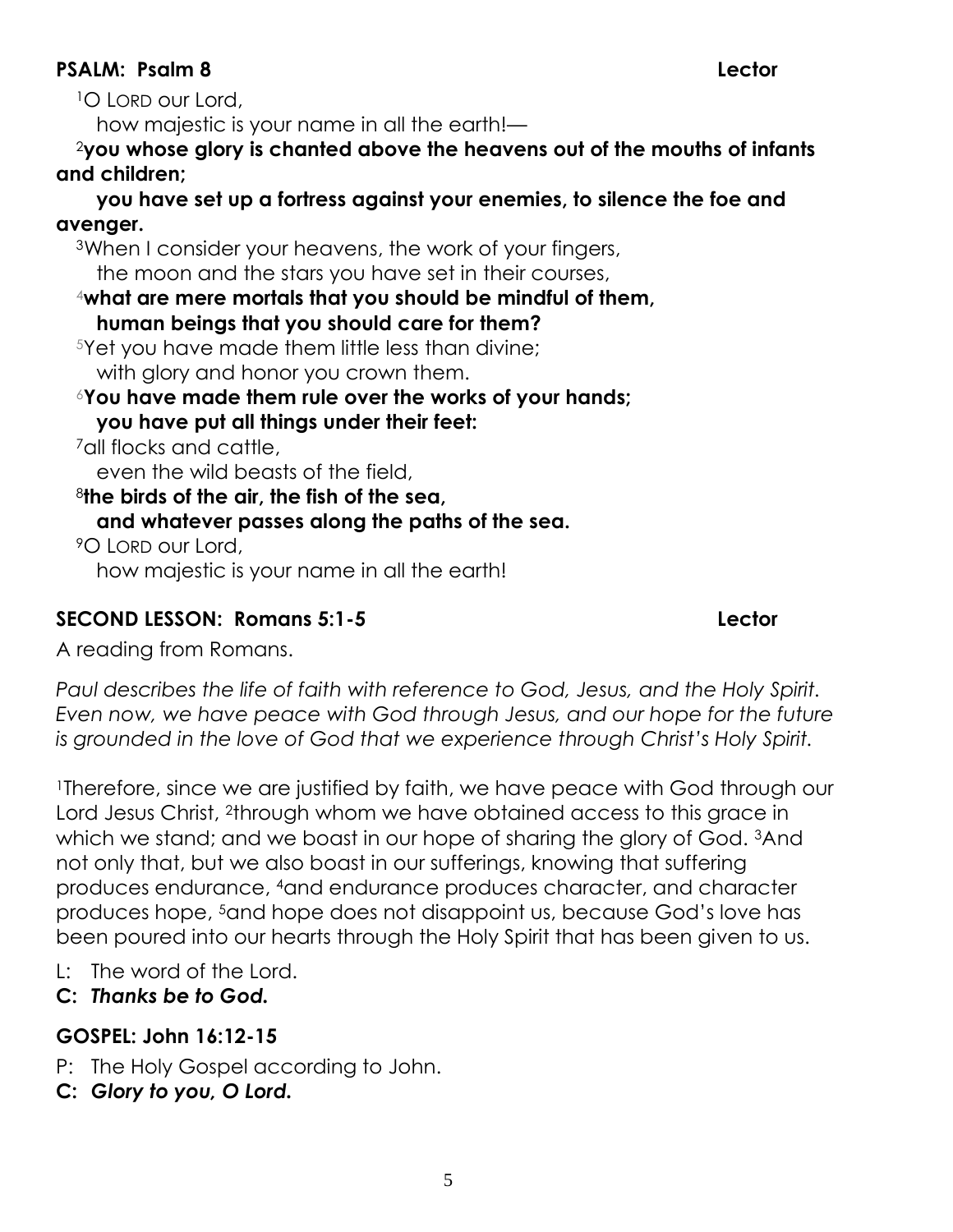Jesus' ongoing presence with the disciples will be made known through the *coming Spirit who will guide them and communicate to them Jesus' will and glory.*

[Jesus said,] 12"I still have many things to say to you, but you cannot bear them now. 13When the Spirit of truth comes, he will guide you into all the truth; for he will not speak on his own, but will speak whatever he hears, and he will declare to you the things that are to come. 14He will glorify me, because he will take what is mine and declare it to you. 15All that the Father has is mine. For this reason I said that he will take what is mine and declare it to you."

P: The Gospel of the Lord.

**C:** *Praise to you, O Christ.*

#### **CHILDREN'S SERMON**

**SERMON Pastor Ryan Radtke**



Text: Jean Janzen, b. 1933; based on Hildegard of Bingen, 1098-1179 Music: PUER NOBIS, European tune; adapt. Michael Praetorius, 1571-1621 Text © 1991 Jean Janzen, admin. Augsburg Fortress

Duplication in any form prohibited without permission or valid license from copyright administrator.

**NICENE CREED We believe in one God, the Father, the Almighty, maker of heaven and earth,**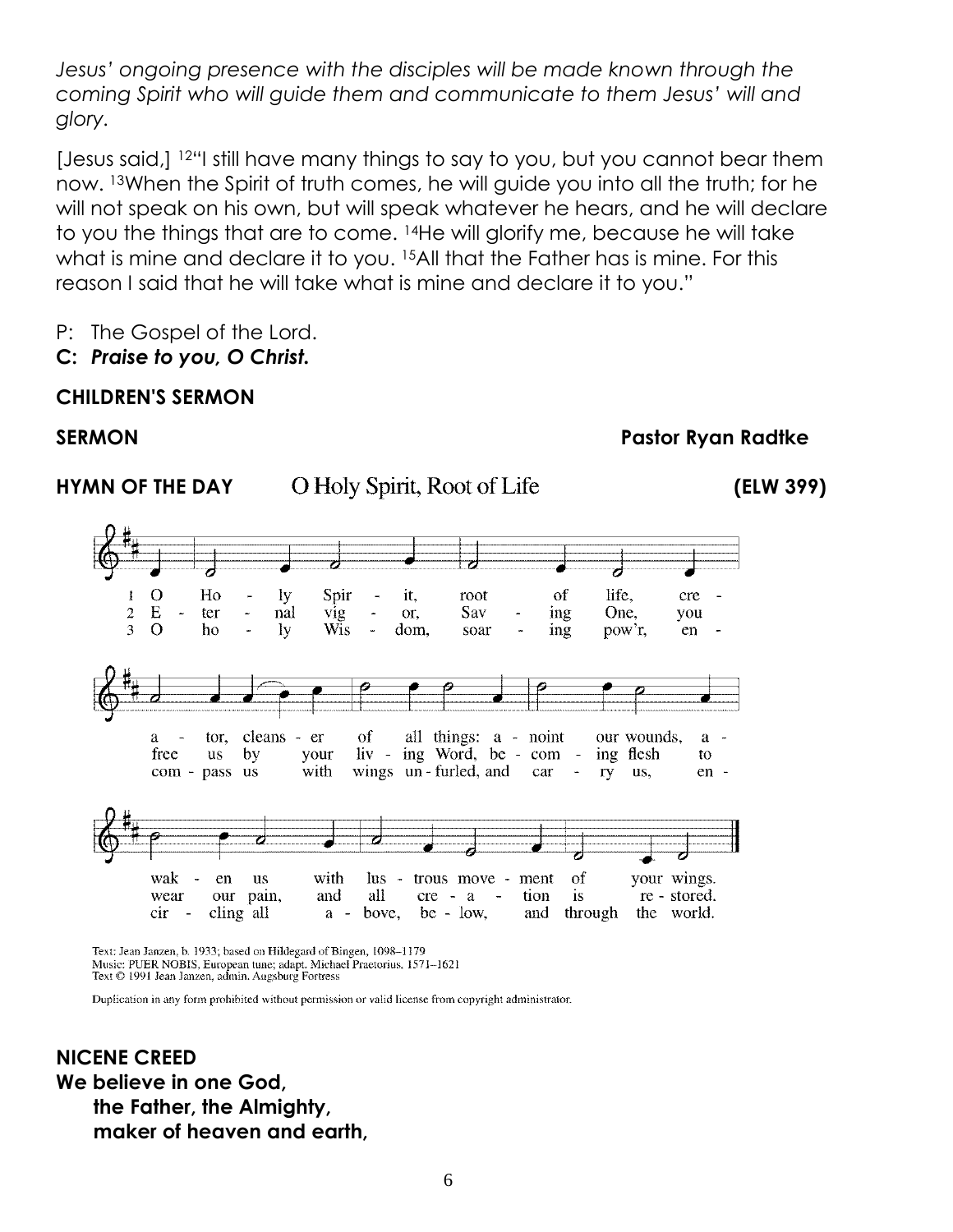**of all that is, seen and unseen.**

**We believe in one Lord, Jesus Christ, the only Son of God, eternally begotten of the Father, God from God, Light from Light, true God from true God, begotten, not made, of one Being with the Father; through him all things were made. For us and for our salvation he came down from heaven, was incarnate of the Holy Spirit and the virgin Mary and became truly human. For our sake he was crucified under Pontius Pilate; he suffered death and was buried. On the third day he rose again in accordance with the scriptures; he ascended into heaven and is seated at the right hand of the Father. He will come again in glory to judge the living and the dead, and his kingdom will have no end. We believe in the Holy Spirit, the Lord, the giver of life, who proceeds from the Father and the Son,\* who with the Father and the Son is worshiped and glorified, who has spoken through the prophets. We believe in one holy catholic and apostolic church.**

**We acknowledge one baptism for the forgiveness of sins.**

**We look for the resurrection of the dead,**

**and the life of the world to come. Amen.**

# **PRAYERS**

- A: United in Christ and guided by the Spirit, we pray for the church, the creation, and all in need. *[Brief silence]*
- A: One God, giver of life, you established peace through your Son and gave your church the hope of sharing in your glory. Enliven us by your Spirit to speak and act in love for the sake of the world. God of grace,
- **C:** *hear our prayer.*
- A: Creator of all, you rejoice in creation and have given humankind responsibility for the works of your hands. Instill in everyone your Spirit of care for the earth, especially in areas threatened by ecological devastation. God of grace,
- **C:** *hear our prayer.*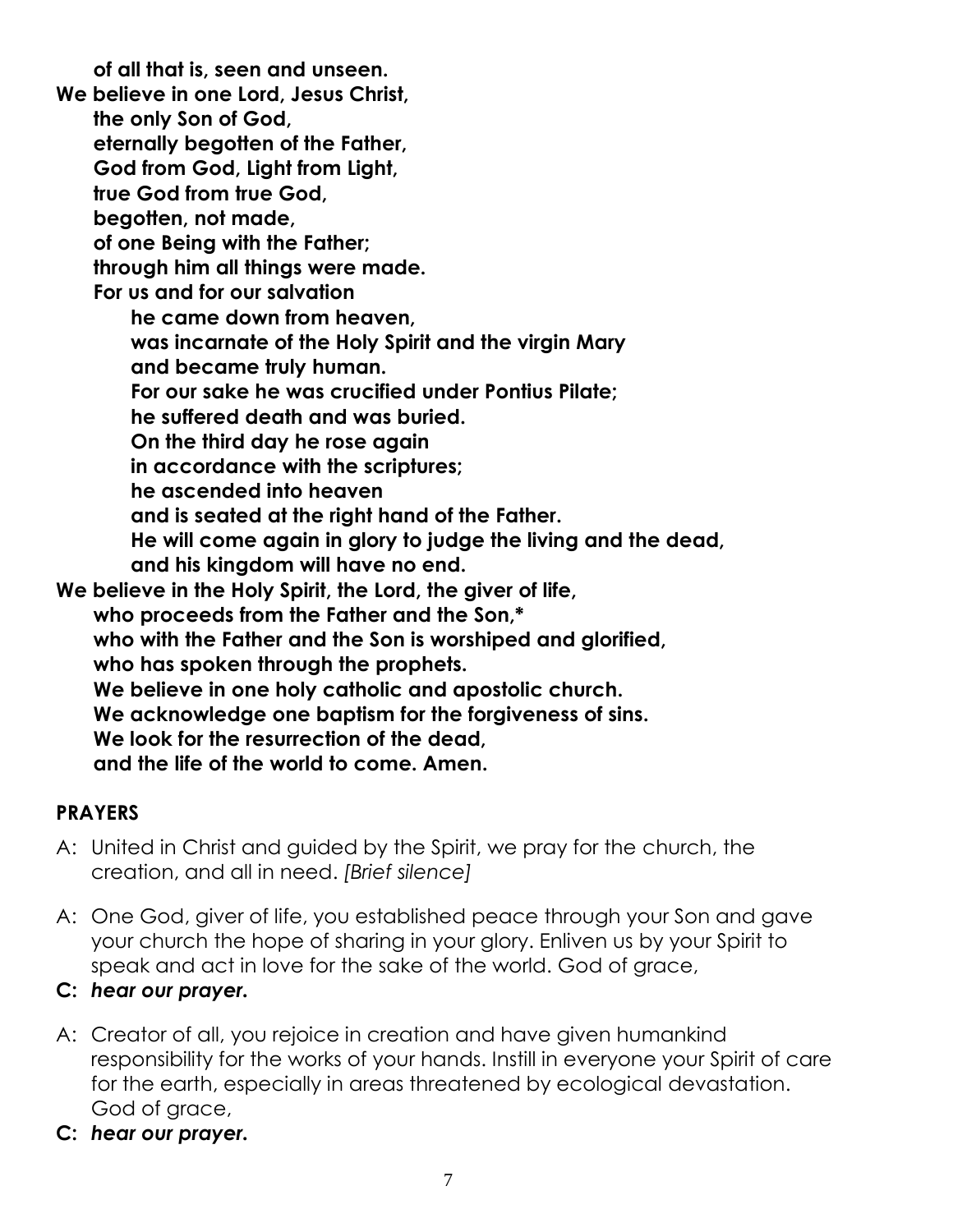- A: Loving Redeemer, you delight in the human race. Move the hearts of world leaders to seek wisdom, speak truth, and care for all endangered by poverty, prejudice, or violence. Further the work of international collaboration and peacemaking. God of grace,
- **C:** *hear our prayer.*
- A: Abiding Comforter, you call out to all who live. Restore severed relationships and protect children who lack trustworthy caregivers. Grant hope to those who are experiencing fear, pain, or grief (especially). God of grace,

# **C:** *hear our prayer.*

A: Holy Three, you are community and you create community. Build up ministries that support those who are isolated or lonely. Give endurance as we nurture vital relationships in our congregation and beyond. God of grace,

# **C:** *hear our prayer.*

A: Holy God, we remember your saints for their strong faith and witness, even unto death. Console grieving families. Stir up in us the resolve to end the sin of white supremacy and pursue the courageous path of justice. God of grace,

# **C:** *hear our prayer.*

A: Heavenly Father, You have generously blessed us with families. Thank you for your guidance and protection. As you love and care for us, may we also always love and care for our families and keep them in our prayers. We pray this week for the Griffin, Griffis and Gunn families as well as our Messiah family. May You keep us all from danger and sickness and guard our hearts so that we are reminded of Your Grace. God of grace,

### **C:** *hear our prayer.*

*Here other intercessions may be offered.*

A: God of every time and place, in Jesus' name and filled with your Holy Spirit, we entrust these spoken prayers and those in our hearts into your holy keeping.

### **C:** *Amen***.**

### **PEACE-IN-PLACE**

P: The peace of Christ be with you always.

### **C***: And also with you.*

*\*\*Please share signs of peace with those in your immediate vicinity only. If any are not comfortable making physical contact during the peace, please share peace in other ways.*

# **THE GIVING OF TITHES AND OFFERINGS**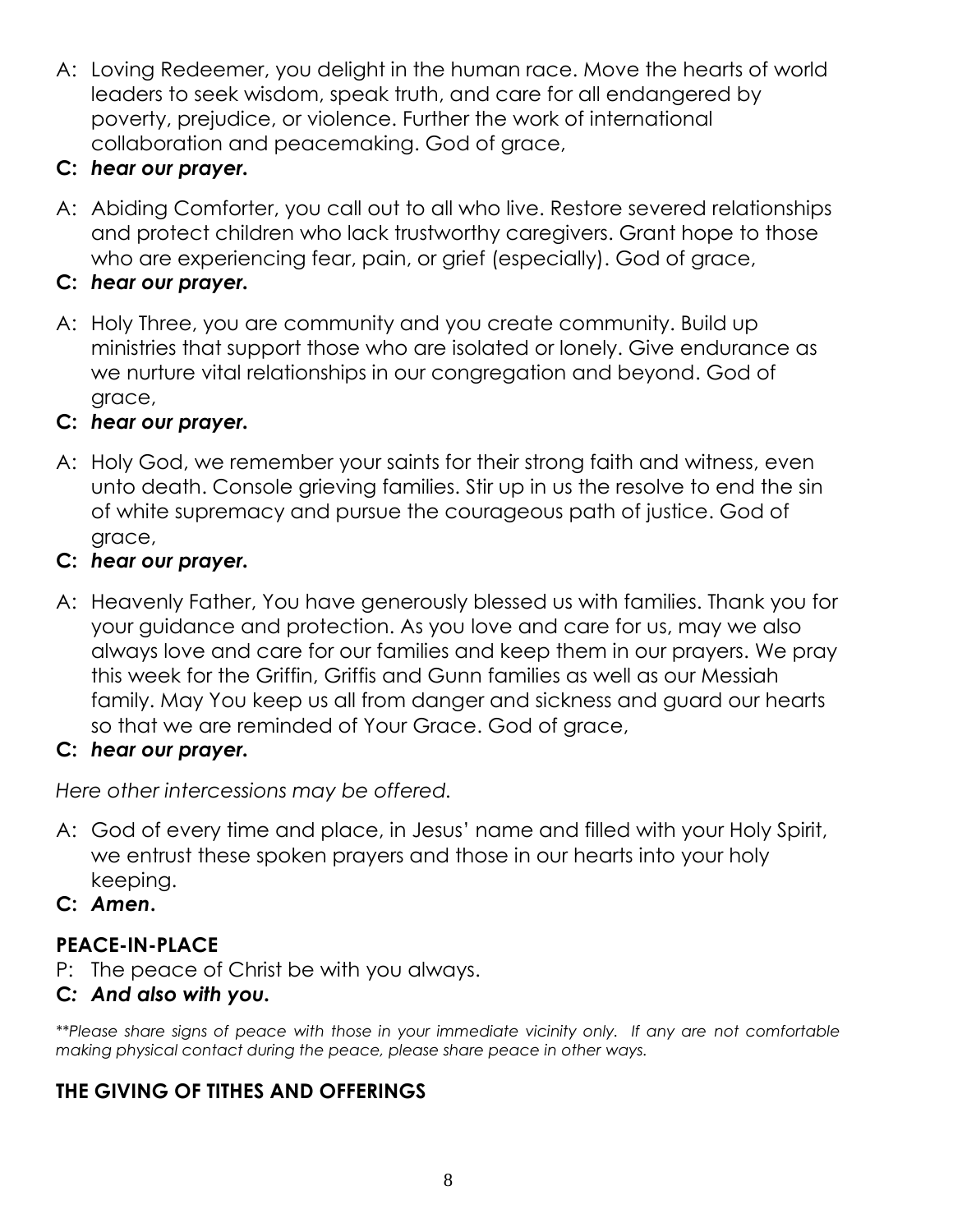### **OFFERTORY PRAYER**

- A: Let us pray.
- **C:** *God of abundance: you have set before us a plentiful harvest. As we feast on your goodness, strengthen us to labor in your field, and equip us to bear fruit for the good of all, in the name of Jesus. Amen*

#### **GREAT THANKSGIVING**

- P: The Lord be with you.
- **C:** *And also with you.*
- P: Lift up your hearts.
- **C:** *We lift them to the Lord.*
- P: Let us give thanks to the Lord our God.
- **C:** *It is right to give God thanks and praise.*

#### **PREFACE**

P: It is indeed right, our duty and our joy, that we should at all times and in all places give thanks and praise to you, almighty and merciful God. You reveal your glory as the glory of the Father, the Son, and the Holy Spirit: equal in majesty, undivided in splendor, one Lord, one God, ever to be adored in your eternal glory. And so, with all the choirs of angels, with the church on earth and the hosts of heaven, we praise your name and join their unending hymn:

**HOLY, HOLY, HOLY Holy, holy, holy Lord, Lord God of pow'r and might: Heav'n and earth are full of your glory. Hosanna in the highest. Blessed is he who comes in the name of the Lord. Hosanna in the highest.**

### **\*THANKSGIVING AT THE TABLE**

- P: Holy God, you alone are holy, you alone are God.
- P: The universe declares your praise: beyond the stars; beneath the sea; within each cell; with every breath.
- **C:** *We praise you, O God***.**
- P: Generations bless your faithfulness: through the water; by night and day; across the wilderness; out of exile; into the future.
- **C:** *We bless you, O God***.**
- P: We give you thanks for your dear Son: at the heart of human life; near to those who suffer; beside the sinner; among the poor; with us now.
- **C:** *We thank you, O God***.**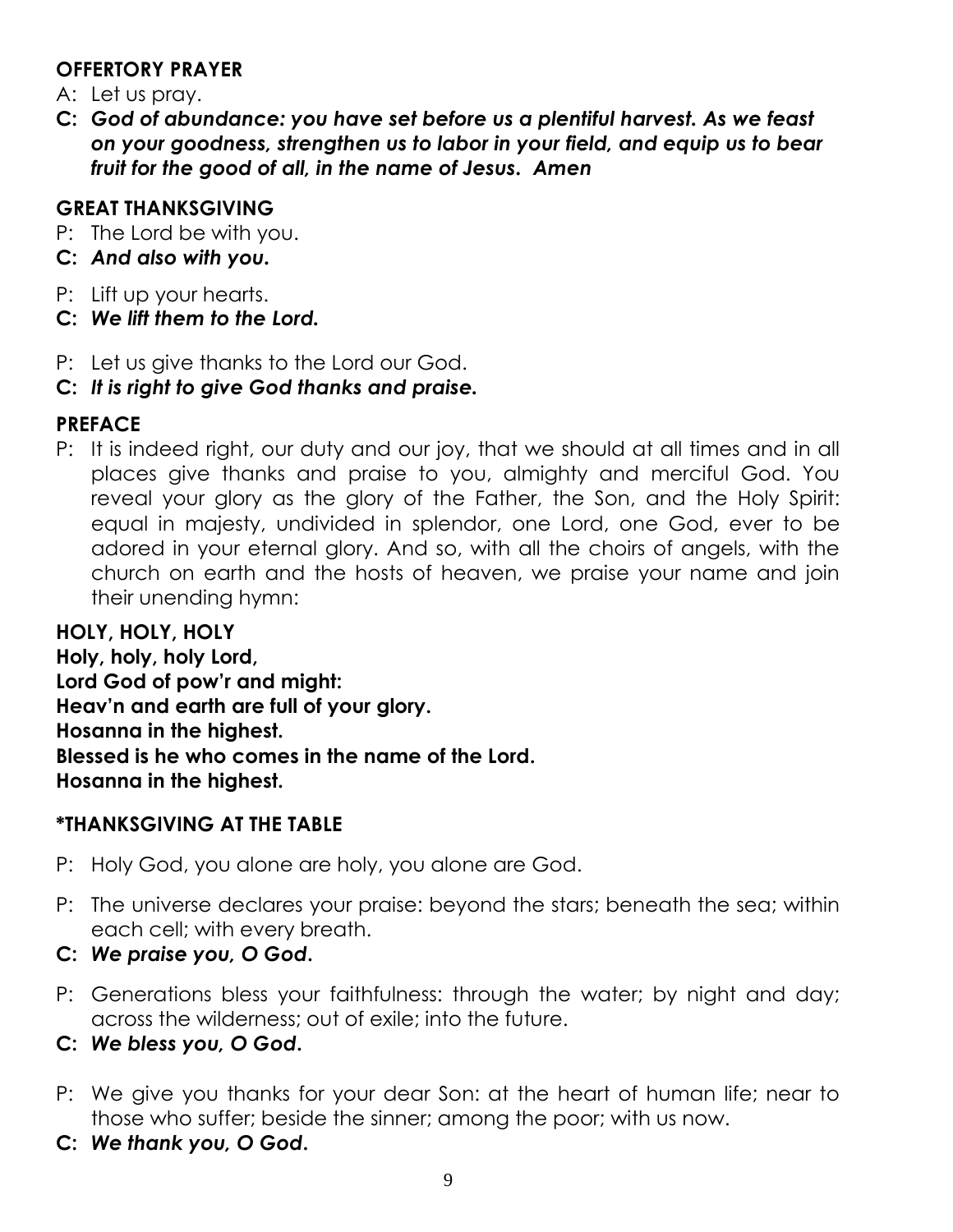In the night in which he was betrayed, our Lord Jesus took bread, and gave thanks; broke it, and gave it to his disciples, saying: Take and eat; this is my body, given for you. Do this for the remembrance of me. Again, after supper, he took the cup, gave thanks, and gave it for all to drink, saying: This cup is the new covenant in my blood, shed for you and for all people for the forgiveness of sin. Do this for the remembrance of me. Remembering his love for us on the way, at the table, and to the end, we proclaim the mystery of faith<sup>.</sup>

# **C:** *Christ has died. Christ has risen. Christ will come again.*

- P: We pray for the gift of your Spirit: in our gathering; within this meal; among your people; throughout the world. Blessing, praise, and thanks to you, holy God, through Christ Jesus, by your Spirit, in your church, without end.
- **C:** *Amen***.**

# **\*LORD'S PRAYER**

P: Gathered into one by the Holy Spirit, let us pray as Jesus taught us.

**C: Our Father, who art in heaven, hallowed be thy name, thy kingdom come, thy will be done, on earth as it is in heaven. Give us this day our daily bread; and forgive us our trespasses, as we forgive those who trespass against us; and lead us not into temptation, but deliver us from evil. For thine is the kingdom, and the power, and the glory, forever and ever. Amen.**

### **INVITATION TO COMMUNION**

- P: Come to the banquet, for all is now ready.
- **C:** *Thanks be to God.*

# **COMMUNION**

# **POST-COMMUNION BLESSING**

- P: May the body and blood of our Lord Jesus Christ that you have received strengthen you and keep you in his grace.
- **C:** *Amen*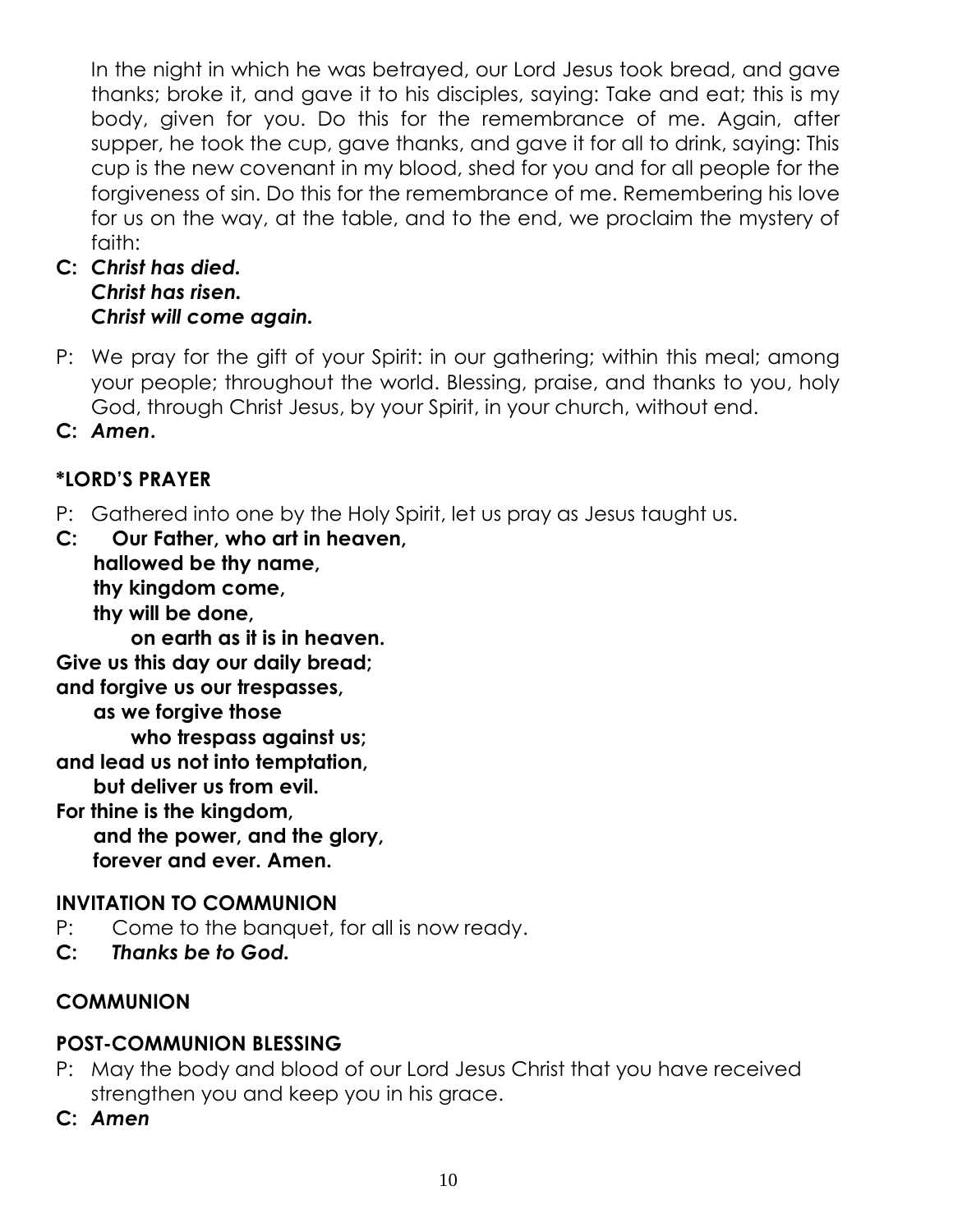# **PRAYER AFTER COMMUNION**

A: Let us pray.

Life-giving God, through this meal you have bandaged our wounds and fed us with your mercy. Now send us forth to live for others, both friend and stranger, that all may come to know your love. This we pray in the name of Jesus.

#### **C:** *Amen*

#### **BLESSING**

- P: The God of peace, Father,  $\pm$  Son, and Holy Spirit, bless you, comfort you, and show you the path of life this day and always.
- **C:** *Amen*

**SENDING SONG** *Holy* **(ELW 413)**



Text: Reginald Heber, 1783-1826, alt.<br>Music: NICAEA, John B. Dykes, 1823-1876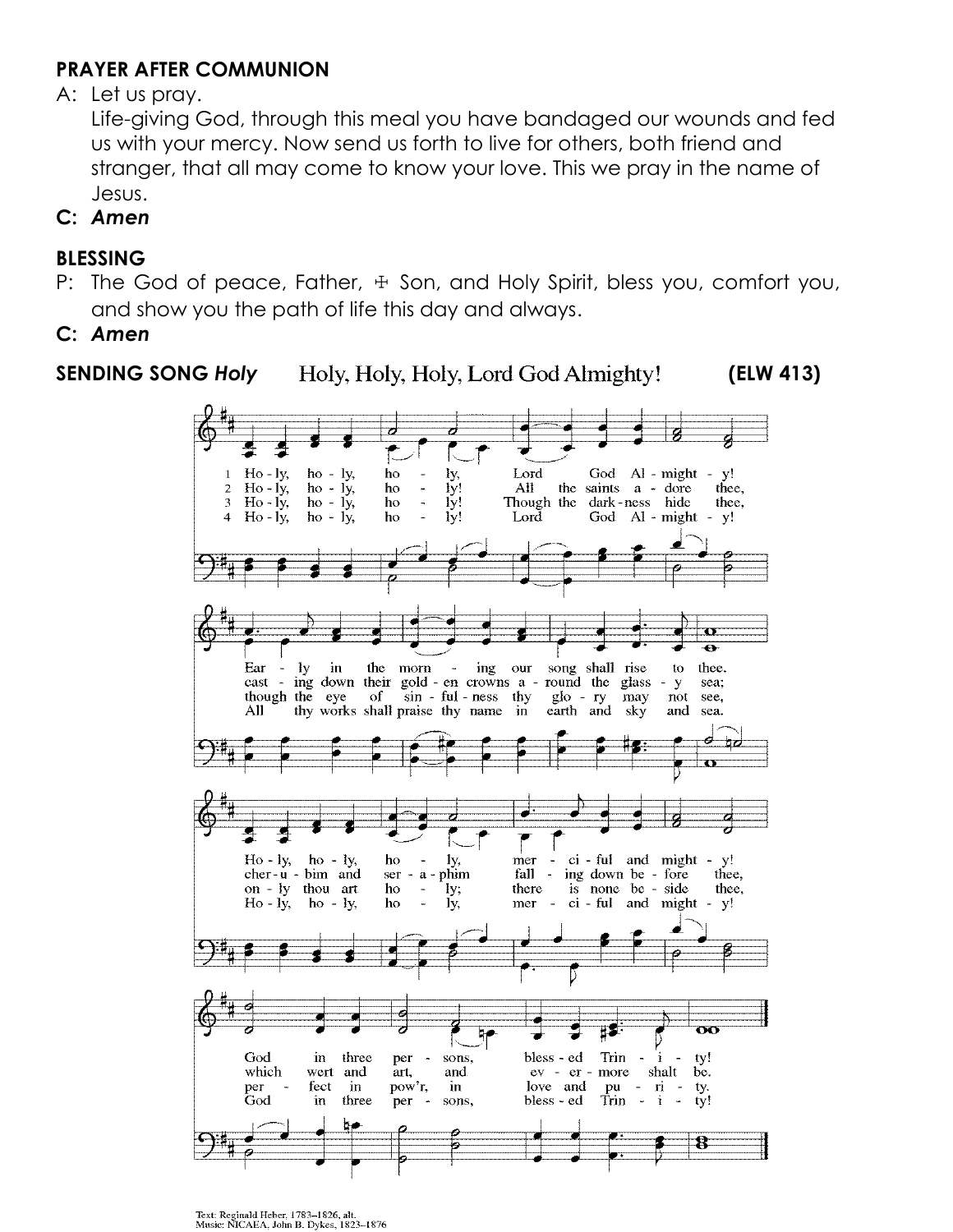#### **DISMISSAL**

A: Go in peace. Love your neighbor.

**C:** *Thanks be to God.*

**POSTLUDE** (Text used by permission of Augsburg Fortress license #11886-S)

| Altar Flowers: Given by Dorothy DeJong (All Souls) 52 |  |
|-------------------------------------------------------|--|

# **WORSHIP ASSISTANTS – SUNDAY, June 12, 2022**

\*\*\*\*\*\*\*\*\*\*\*\*\*\*\*\*\*\*\*\*\*\*\*\*\*\*\*\*\*\*\*\*\*\*\*\*\*\*\*\*\*\*\*\*\*\*\*\*\*\*\*\*\*\*\*\*\*\*\*\*\*\*\*\*\*\*\*\*\*\*\*\*\*\*\*\*\*\*\*\*\*\*\*\*\*\*\*\*\*\*\*

| Pianist:        | Debbie Walker                                             |
|-----------------|-----------------------------------------------------------|
| Lay Assistants: | (1st Lay Asst) Becky Collie (2nd Lay Asst.) Ella Anderson |
| Lectors:        | Sally Bennett                                             |
| Acolyte:        | Max Williams                                              |
| Greeters:       | Dianne Absher                                             |
| <b>Ushers</b>   | James Anderson & Daren Williams                           |
| Altar Guild:    | Becky Collie & Linda Mahovtas                             |
| Counters:       | Marilyn Gunn & Gordon Gunn                                |
| Live Streamer:  | <b>Valerie Williams</b>                                   |

\*\*\*\*\*\*\*\*\*\*\*\*\*\*\*\*\*\*\*\*\*\*\*\*\*\*\*\*\*\*\*\*\*\*\*\*\*\*\*\*\*\*\*\*\*\*\*\*\*\*\*\*\*\*\*\*\*\*\*\*\*\*\*\*\*\*\*\*\*\*\*\*\*\*\*\*\*\*\*\*\*\*\*\*\*\*\*\*\*\*

| <b>OPPORTUNITIES FOR MESSIAH</b> |                                    |                      |  |  |
|----------------------------------|------------------------------------|----------------------|--|--|
| Jun $12$                         | Christian Formation                | 9:15AM               |  |  |
|                                  | Worship Service (Messiah Lutheran) | 10:45 AM             |  |  |
| June 14                          | Council Meeting                    | $6:15$ PM            |  |  |
| June $15$                        | Quilting Group                     | $9 AM - 12 PM$       |  |  |
| Jun 15-22                        | Pastor on Vacation                 |                      |  |  |
| Jun 19                           | <b>HAPPY FATHER'S DAY</b>          |                      |  |  |
|                                  | Christian Formation                | 9:15AM               |  |  |
|                                  | Worship Service (Messiah Lutheran) | 10:45 AM             |  |  |
| Jun 20-24                        | Hanover Parks and Recs Youth Camp  | $7:30$ AM $-5:30$ PM |  |  |
| Jun 20-24                        | Secretary on Vacation              |                      |  |  |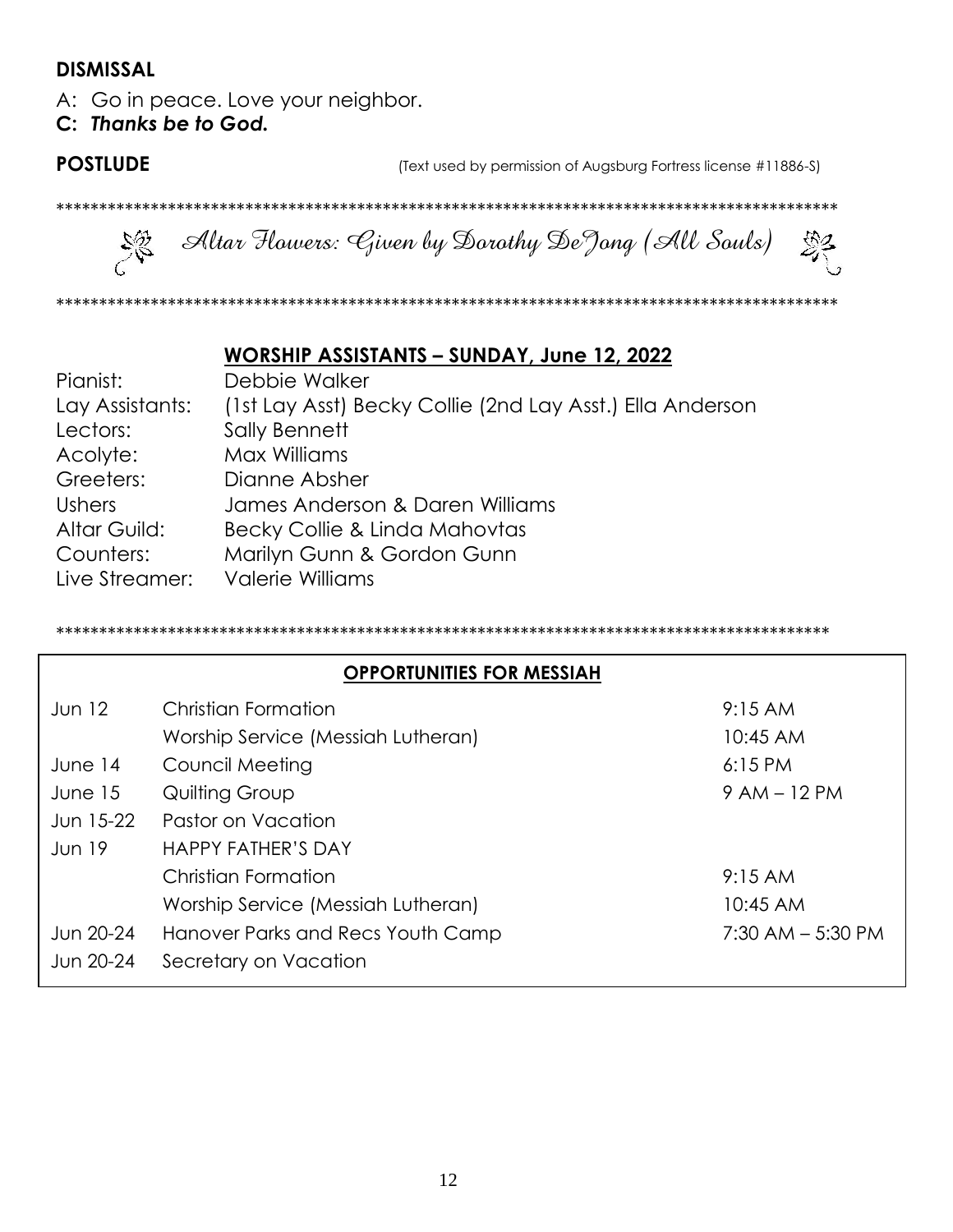# **Announcements**

# **PASTOR RYAN'S OFFICE HOURS**

Pastor Ryan will be out of the office this week, visiting family back in Wisconsin. Please extend a warm welcome to Pastor John Wertz, Assistant to the Bishop and Director for Evangelical Mission in the Virginia Synod, who will be leading worship next week. To set up an appointment with Pastor Ryan when he gets back call or email at 507-360-7276 and/or [messiahmechpr@gmail.com.](mailto:messiahmechpr@gmail.com)

# **WEEKLY FINANCIAL UPDATE**

Here is this week's information based on our 2022 budget.

- Contributions to the general fund averaged \$3,337.58 (up from \$3,147.69 through June 5, 2022).
- We are \$16,891.57 behind the year-to-date budget needs. (decreasing from \$22,927.57)
- Weekly budget need is \$4,072.

### **LETTER JOCKEY REMINDER**

The Letter Jockey sign-up sheet is located in the narthex on the bulletin board. There are suggestions for the sign and letters in the tall cabinet in the fellowship hall. Please take a picture after you change the sign and send it to Donna Shaw at [dmshaw70@gmail.com.](mailto:dmshaw70@gmail.com) If you have any questions please call Linda Mahovtas 804.387.5674.

#### **VOLUNTEERS NEEDED**

It is with great pleasure to announce that Parks and Recreation for Hanover County will be using some space at Messiah again for their summer program (fellowship hall, restrooms, and a couple of classrooms). They will be with us for 3 weeks: June 20-24, July 18-22, and July 25-29 from 7:30am-5:30pm. It is our policy to have someone from Messiah to be present during these hours. On the days that Davina is working, she fills that roll. Volunteers are needed for the times that she is not working. There are no expectations other than opening and/or closing the building if needed, and simply being in the building should something arise that would require our attention. A person who teleworks from home could even volunteer since our internet has improved significantly. A volunteer could also read a book, watch a movie, or bring a project from home. **PLEASE SEE THE SIGN-UP SHEET** on the bulletin board in the narthex for time slots. If you have any questions, please contact Donna Shaw or Pastor Ryan. Your help is truly appreciated!